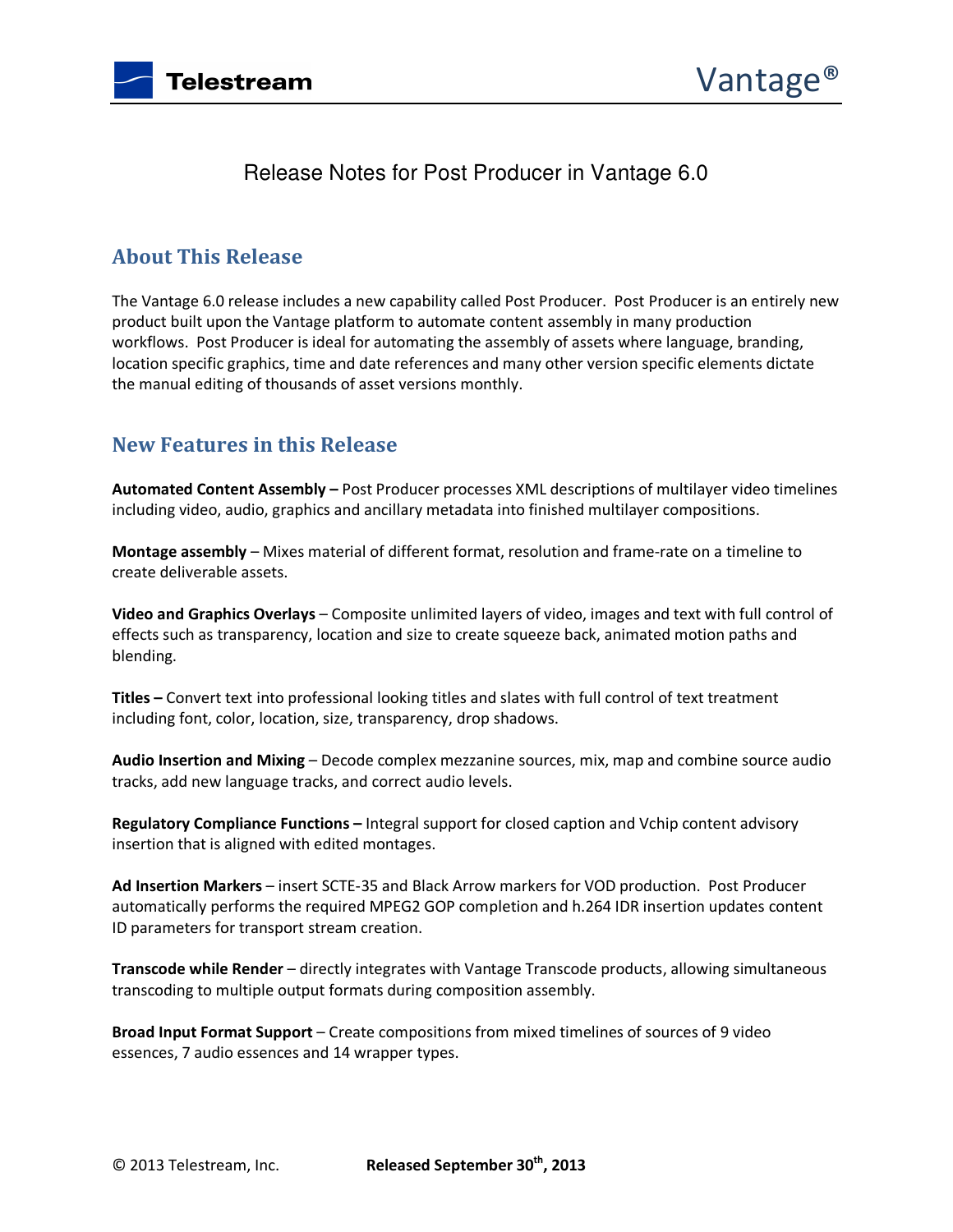**GPU Acceleration with Lightspeed Server** – all of Post Producer video processing runs on CPU only systems and can optionally be accelerated using the Telestream Lightspeed Server.

**TSEDL and .an2 conversion** – integrate Post Producer within existing Flip Factory and Agility environments by directly processing TSEDL and .an2 playlists.

**Template Processing with Vantage Variables –** Dynamically modify compositions by propagating Vantage material nicknames and variables into Composition Markup Language (CML) documents to produce content specific variations from descriptive templates.

**CML Authoring Tools –** Post Producer includes a .net class library that produces compliant, well-formed CML. Integrate the library into custom workflow specific creation and submission applications

**SDK update -** The Vantage SDK has been updated to support direct submission if in-line CML to Vantage.

### **Installation in a Vantage Environment**

Post Producer is installed as part of the Vantage 6.0 installation. Vantage 6.0 offers a new installer that offers more choice when installing components. Assure that Post Producer option is selected.

**Note:** If your maintenance has expired and you upgrade your Vantage system, it will not function after the upgrade. Vantage 6.0 requires you to obtain a new license from Telestream if your maintenance expiration date is **September 1st, 2013**. Your maintenance expiration date can be found in the Licenses section of the Vantage Management Console, or you can contact license@telestream.net to verify that your maintenance is current and to obtain the new license.

#### **! NOTE: Please test before upgrading your production environment**

It is always advisable to run a separate copy of this new build, staging your production workflow in a test environment, before updating your Vantage production server. Telestream can provide you with a limited license in order to configure and qualify this new release in a test environment prior to upgrading your production server. For assistance email Telestream Support support@telestream.net or call our technical support team at 877-257-6245 (North America), +1-530-470-2036 (Europe, Africa and the Middle East) or +1 530-470-1300 (International)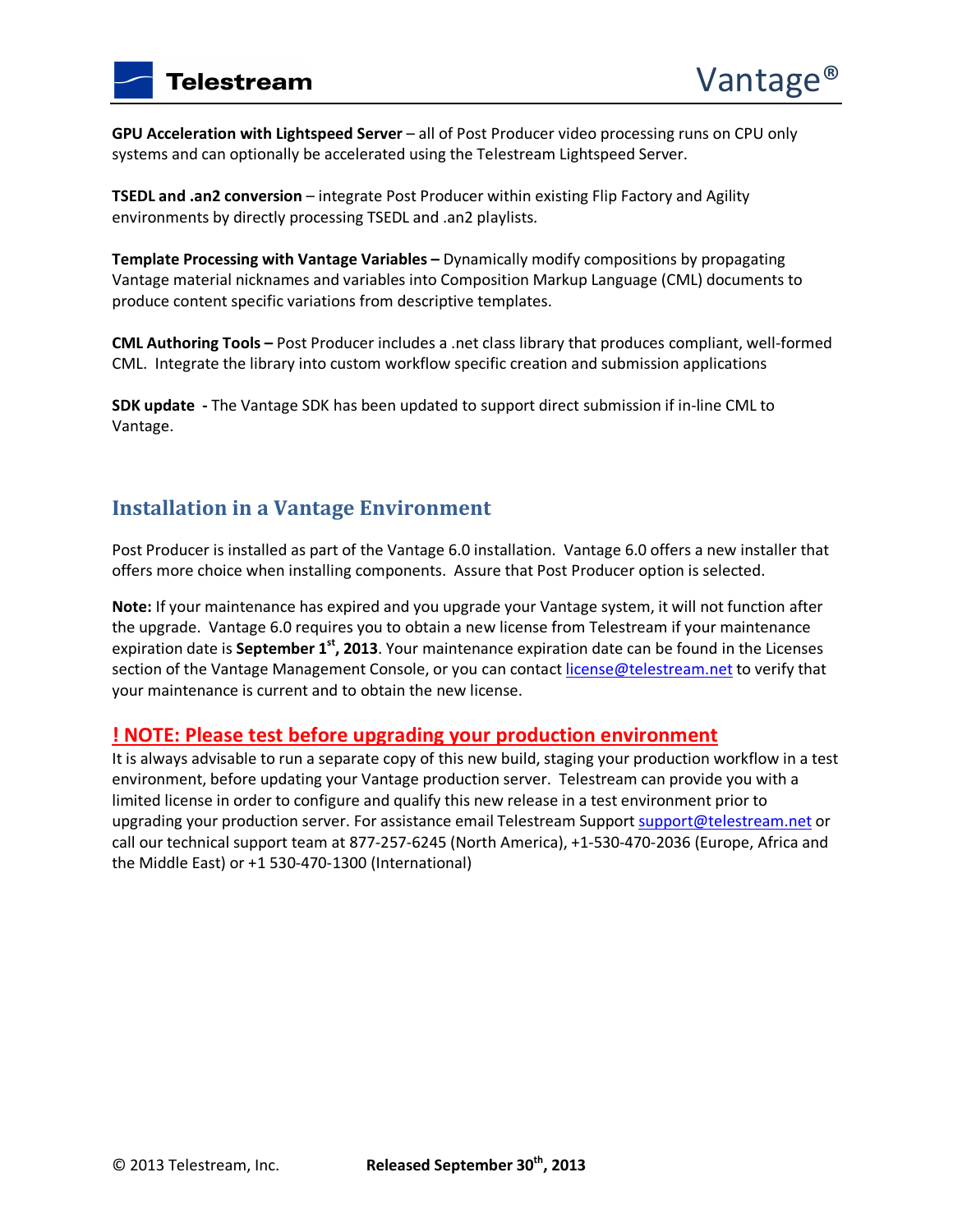# **Guidelines for Programming Post Producer**

Post Producer CML is an XML schema for describing video timelines. The following list outlines a number of hints that will make programming Post Producer easier.

1. UNITS – always specify units when defining values in CML. Post Producer will default to percent (%) if units are not specified and can be confusing. For example setting an audio level change by using the command

<Volume level="50%"/> will cut the output level in half. <Volume level="50"/> will raise the output level 5000 times.

- 2. Post Producer will fail with an error that the communication object is unable communicate because it is in a faulted state if the Lightspeed processor is enabled in the Conform action that is running on a system without GPUs.
- 3. Graphic overlays may be present, but placed off screen depending on output resolution settings and that of the graphic. Be sure to set the graphic layout parameter to "stretch" if creating multiple resolutions from the same CML description.
- 4. Content advisory encoding (Vchip value) is established for the entire output clip with the first declaration of the Advisory material. The graphic must be located and sized for each segment on which it is to be applied.
- 5. .an2 files with in-line prefilter override commands cannot be converted to CML with the Compose action.
- 6. Image rotation occurs around the top, center of the image, including any transparent alpha channel content. Therefore, be aware of transparent alpha channel data when rotating and relocating images. The top left corner of the image may not be visible.
- 7. Use anti-aliased fonts when configuring the title tool to improve image quality.
- 8. CML templates that can be reused as templates within Vantage workflows can be created by passing Vantage variables and nicknames into CML documents. References are passed by placing nickname and variable names that are defined in Vantage workflows into the CML with specific tags.

{#nickname} {\$variable}

9. It is necessary to configure the conform action for setting or passing metadata through the action. Settings for, AFD flag value and copy protection are set statically for the workflow.